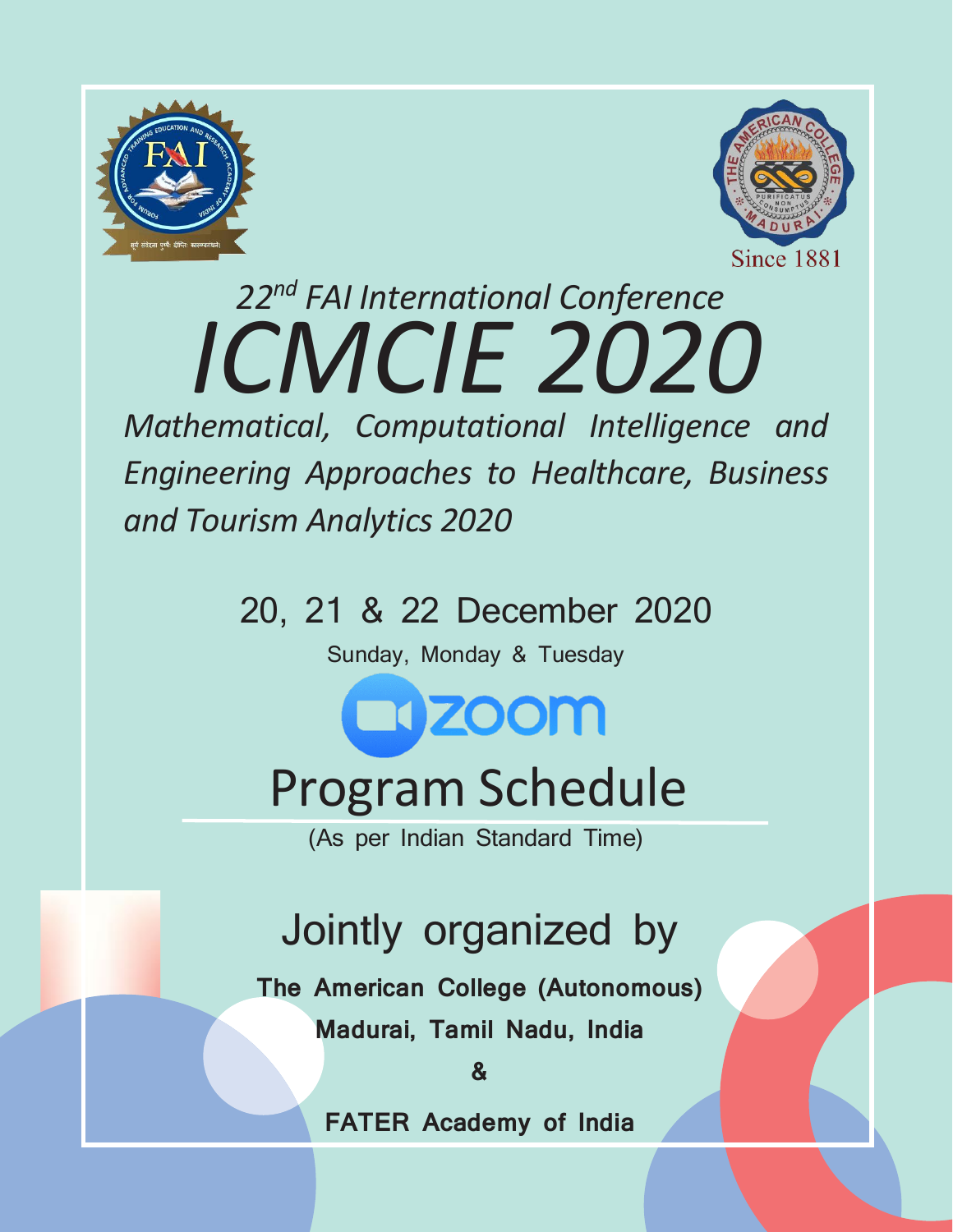### **(3:15 PM) ZOOM PLATFORM WINDOW OPEN**

#### **(3.30 PM)**

## **WELCOME AND INTRODUCTION OF DIGNITARIES**

**Dr. A. Amutha**, Organising Secretary-22nd FAI-ICMCIE 2020 The American College, Madurai, Tamil Nadu, India

#### **(3.35 PM) PRAYER**

**Dr. B. Johnson**, PG & Research Department of Mathematics, The American College, Madurai, Tamil Nadu, India

## **(3.40 PM)**

**LIGHTING THE LAMP** (Chief Guest & Dignitaries) Under the direction of **Rajkrishna Mondal**, IT Advisory Committee member

## **(3.45 PM) ABOUT THE 22<sup>ND</sup> FAI-ICMCIE 2020**

**Dr. C. C. Tan**, Vice President (FAI), School of Management, Mae Fah Luang University, Thailand

#### **(3.50 PM) ABOUT THE THEME OF THE CONFERENCE**

**Prof. M. Lellis Thivagar**, Vice President (FAI), Professor & Head, School of Mathematics, Madurai Kamaraj University, Madurai, Tamil Nadu, India



## **(3.55 PM)**

## **FAI ANNUAL REPORT 2019-20 & PUBLICATION COLLABORATIONS WITH SPRINGER**

**Prof. Pankaj Srivastava,** General Secretary (FAI), Professor, National Institute of Technology Allahabad, Prayagraj, India

## **\*AS PER INDIAN STANDARD TIME**

**Dr. D. Lourdhu Immaculate Dr. D. Lourdhu Immaculate Dr. Shabnam Kannan** 

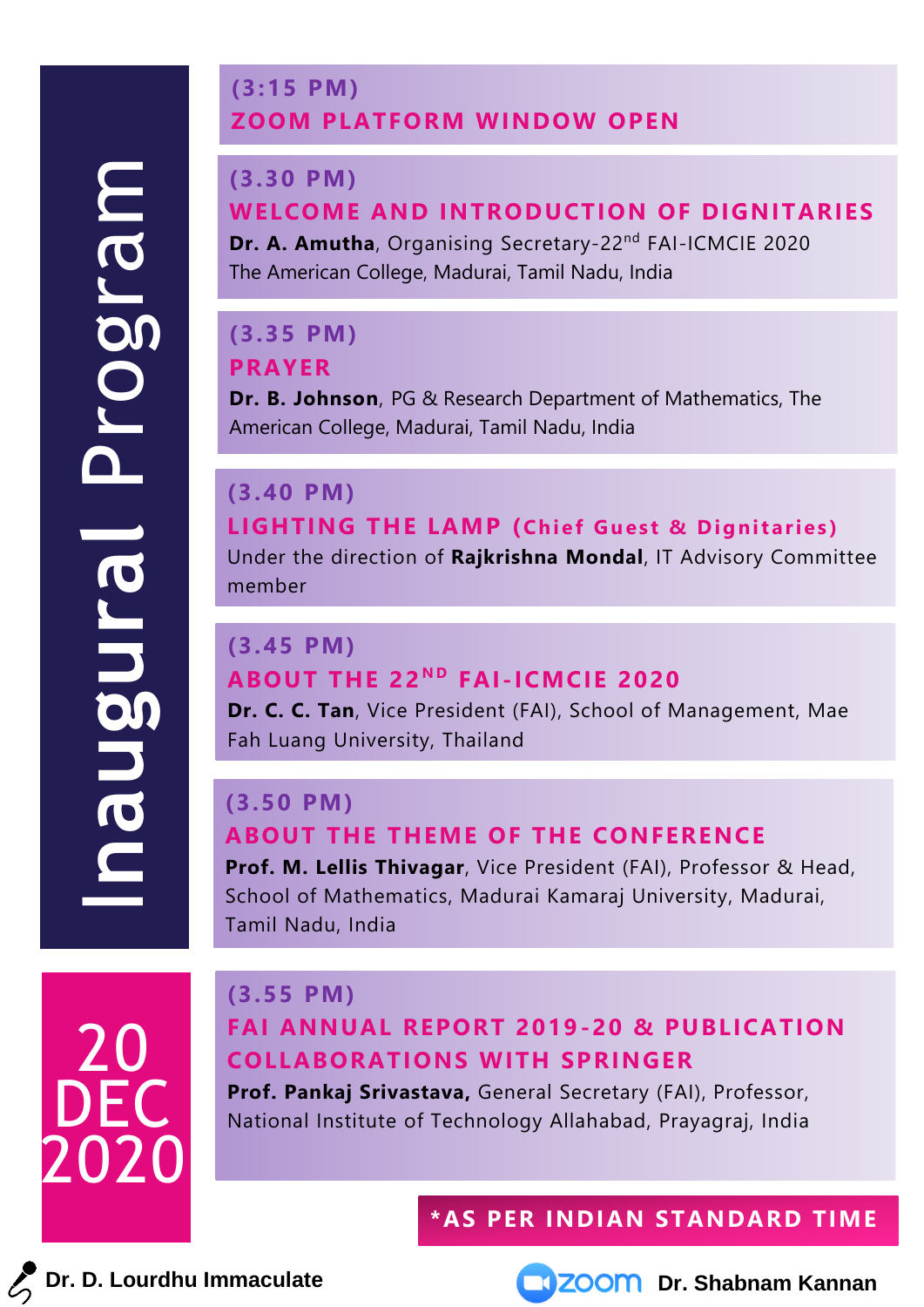20

DEC

2020

### **(4.00 PM) ADDRESS BY PATRONS AND CONVENERS (2 MINUTES EACH)**

- 1. **Maj. Gen. (Retd.), Dr. M.P. Singh**, Vice President, FAI
- 2. **Prof. Nina Poyda Nosyk**, FAI Executive Member, Uzhhorod National University, Ukraine
- 3. **Prof. Zinaida Zhyvko**, Department of Management, Lviv State University of Internal Affairs, Ukraine
- 4. **Dr. F. Müge Sakar**, Dicle University, Faculty of Management and Economics, Department of Business Administration, Diyarbakır, Turkey
- 5. **Prof. N. Anbazhagan**, Department of Mathematics, Alagappa University, Karaikudi, Tamil Nadu, India

### **(4.15 PM) ADDRESS OF GUEST OF HONOR**

**Prof. B.S. Bisht**, President- FATER Academy of India & Former Vice Chancellor- G.B. Pant University, Pantnagar, Uttrakhand, India

### **(4.20 PM) ADDRESS OF GUEST OF HONOR**

**Dr. M. Davamani Christober**, Principal & Secretary, The American College, Madurai, Tamil Nadu, India

## **(4.25 PM) RELEASE OF CONFERENCE PROCEEDINGS**

#### **(4.30 PM) ADDRESS BY CHIEF GUEST**

**Prof. S.B. Nimse**, (Former President Indian Science Congress 2015) Former Vice Chancellor Lucknow University, Lucknow & S.R.T. University, Nanded, India

#### **(4.40 PM) VOTE OF THANKS**

**Prof, Raghu Raman**, ICT, Oman

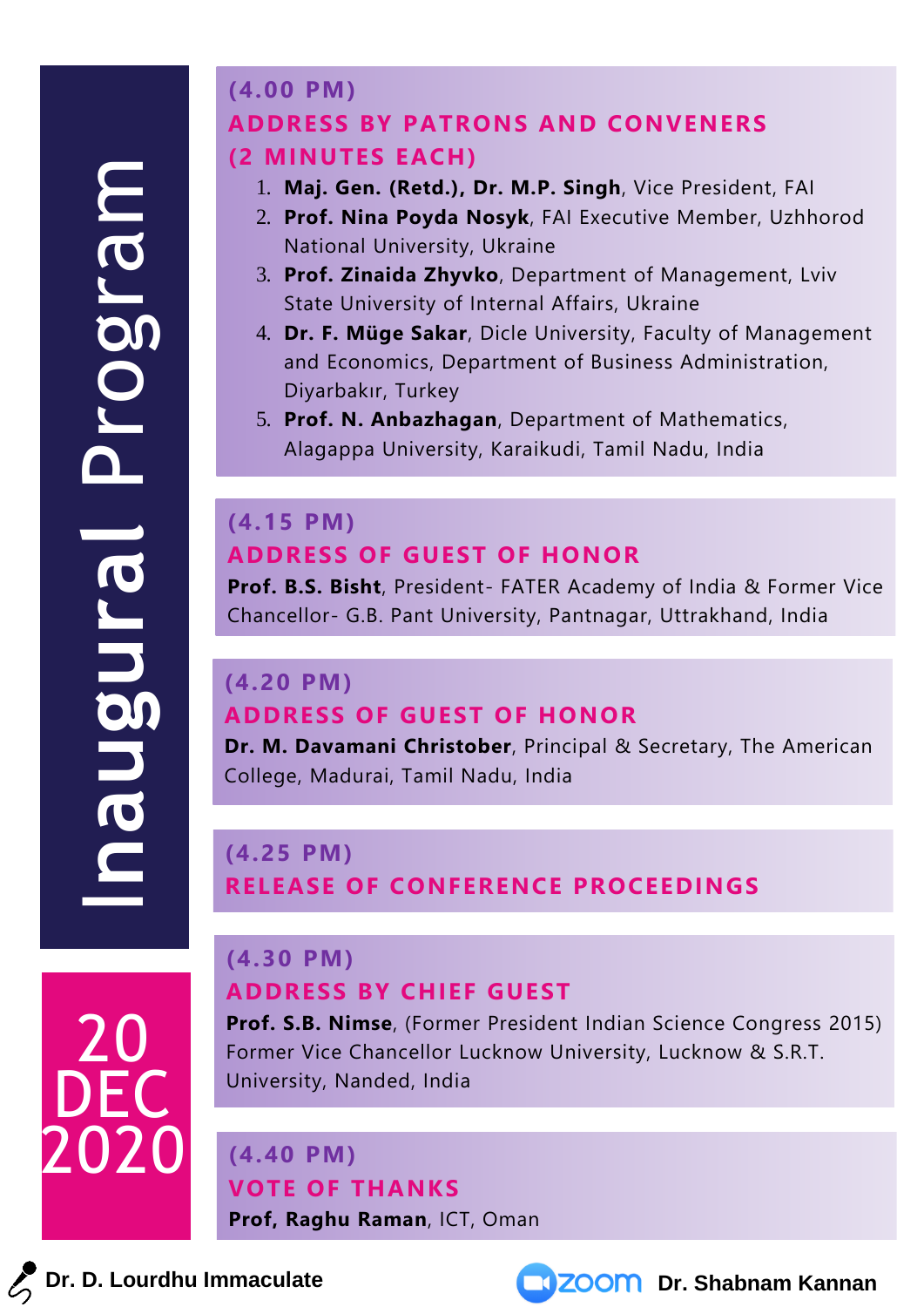## Day 1 (20 December 2020)

| <b>Time</b>                            | <b>Resource Person</b>                                                                                                                                                         | <b>Chairperson</b>                                                                                                                                              |
|----------------------------------------|--------------------------------------------------------------------------------------------------------------------------------------------------------------------------------|-----------------------------------------------------------------------------------------------------------------------------------------------------------------|
| 4:45 PM<br>To<br><b>5:05 PM</b>        | Dr. Georgia Oros<br>Department of Computer Science &<br>Mathematics, University of Oradea,<br>Romania                                                                          | Prof. M. Lellis Thivagar<br>Vice - President (FAI),<br>Professor & Head,<br>School of Mathematics,<br>Madurai Kamaraj University,<br>Madurai, Tamil Nadu, India |
| <b>5:05 PM</b><br><b>To</b><br>5:25 PM | Prof. Maria Emilia Camargo<br><b>Graduate Program in Production</b><br>Engineering (PPGEP) and<br><b>Business Administration (PPGA)</b><br>University of Caxias do Sul, Brazil | Prof. P.K. Srivastava<br><b>Former President- FAI</b>                                                                                                           |
| 5:25 PM<br>To<br>5:45 PM               | <b>Dr. Mateus Panizzon</b><br><b>Graduate Program in Production</b><br>Engineering (PPGEP) and<br><b>Business Administration (PPGA)</b><br>University of Caxias do Sul, Brazil | Prof. C.C. Tan<br>Vice President - FAI, School of<br>Management, Mae Fah Luang<br>University, Thailand                                                          |
| 5:45 PM<br>To<br><b>6:05 PM</b>        | Dr. Xavier Chelladurai<br>Director of Human Resource<br>Development Centre,<br>Professor, Computer Science and<br>Engineering,<br><b>Christ University, Bangalore</b>          | <b>Prof. B.S. Bisht</b><br>President- FATER Academy of India<br>Former Vice Chancellor- G.B.<br>Pant University, Pantnagar,<br>Uttrakhand, India                |
| 6:05 PM<br>To<br>6:25 PM               | Dr. Angela Isabel dos Santos<br><b>Dullis</b><br><b>Department of Statistics</b><br>Federal University of Santa Maria,<br>Rio Grande do Sul, Brazil                            | Prof. Nina Poyda Nosyk<br><b>Uzhhorod National University,</b><br>Ukraine                                                                                       |
| 6:25 PM<br>To<br><b>6:45 PM</b>        | Dr. Liliana Guran<br>Department of Pharmaceutical Sc.,<br>Western University of Arad,<br>Romania                                                                               | Prof. Pankaj Srivastava<br><b>General Secretary-FAI</b><br>Professor, National Institute of<br>Technology Allahabad, India                                      |

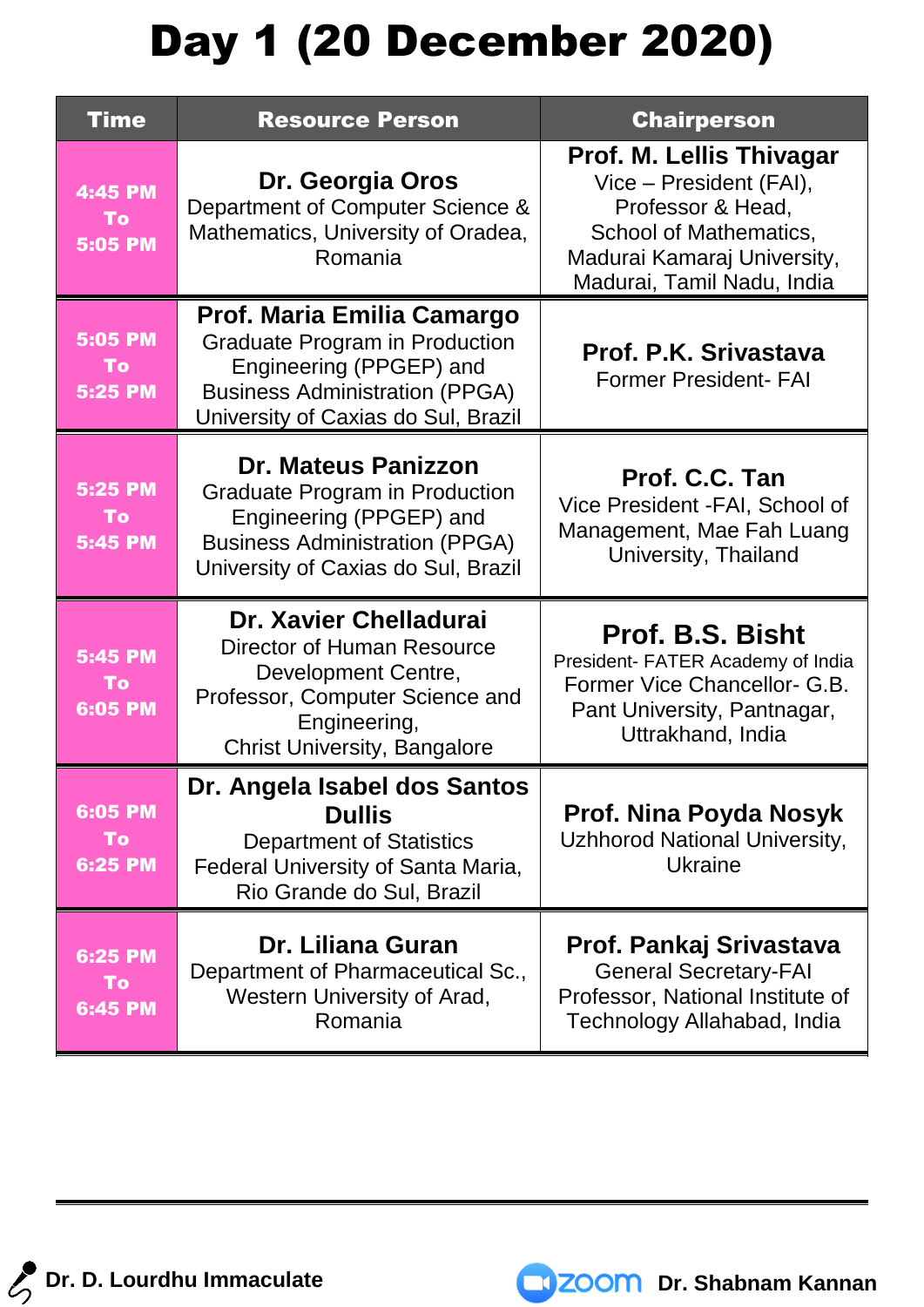### **PAPER PRESENTATION (Chairperson)\***

|                                        | <b>Session 1</b>                                                                                                    | <b>Session 2</b>                                                                                                   | <b>Session 3</b>                                                                                                          |
|----------------------------------------|---------------------------------------------------------------------------------------------------------------------|--------------------------------------------------------------------------------------------------------------------|---------------------------------------------------------------------------------------------------------------------------|
| 6:50 PM<br><b>To</b><br><b>7:50 PM</b> | Dr. G. Mahadevan<br>Department of<br>Mathematics,<br>Gandhigram Rural<br>University, Dindigul,<br>Tamil Nadu, India | <b>Dr. S. Pious Missier</b><br>Don Bosco College of<br>Arts and Science,<br>Tuticorin-628008,<br>Tamil Nadu, India | Dr. KS Joseph<br>Wilson<br>PG & Research<br>Department of Physics,<br>Arul Anandar College,<br>Madurai, Tamil Nadu, India |

\*List of Paper presenters is available on conference website

#### **End of the 1st day program Remark by**

## **Prof. N. Anbazhagan**

Department of Mathematics Alagappa University, Karaikudi, Tamil Nadu, India

&

#### **Dr. Meenakshi Srivastava**

Assistant Professor, Amity Institute of Information Technology, Amity University, Lucknow, India



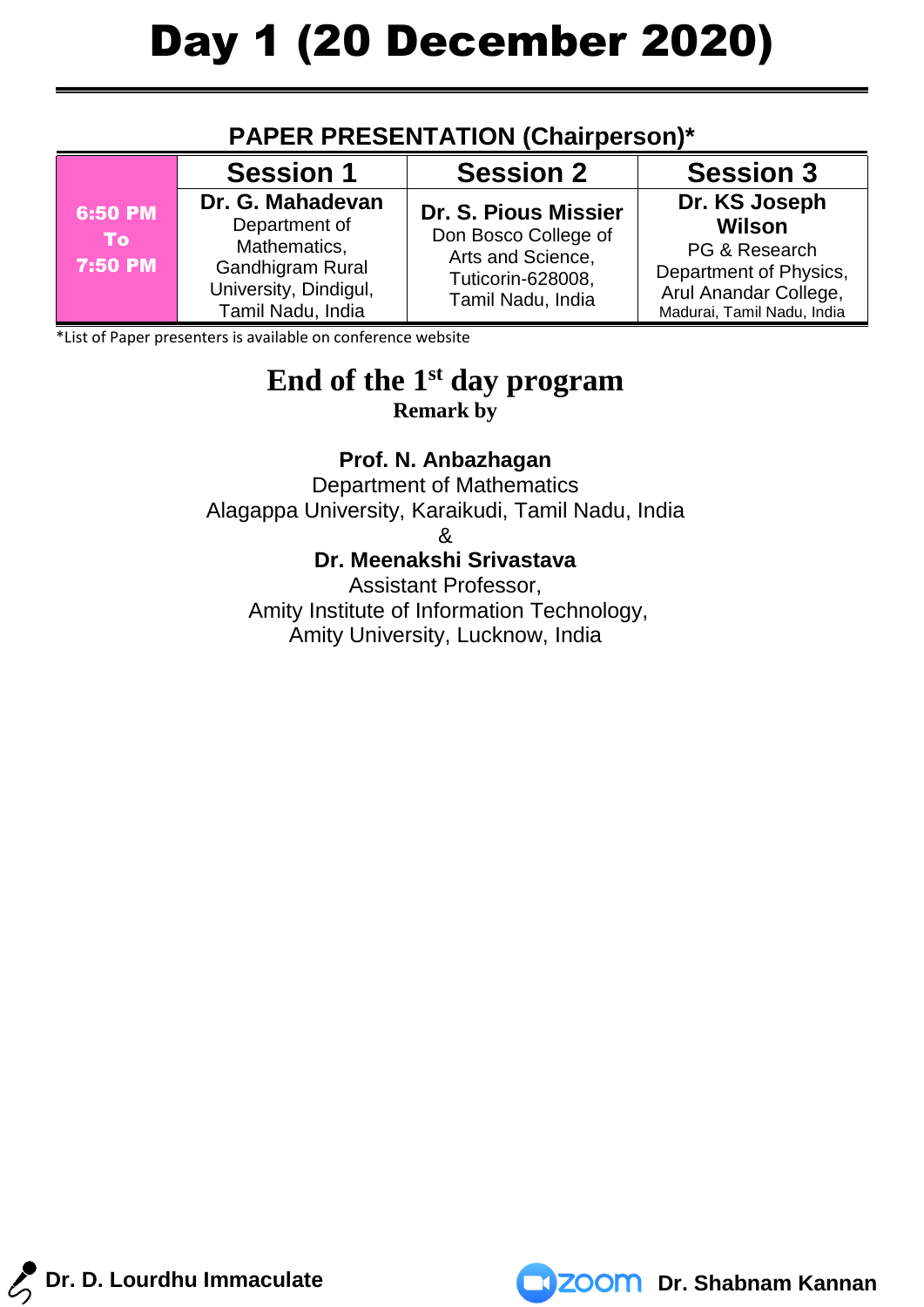## Day 2 (21 December 2020)

| <b>2:00 PM</b><br>To:<br><b>2:05 PM</b>       | <b>Announcement by</b><br>Dr. S. Stalin Kumar<br><b>Assistant professor</b><br>PG & Research Department of Mathematics<br>The American College, Madurai, Tamil Nadu, India |                                                                                                                      |
|-----------------------------------------------|----------------------------------------------------------------------------------------------------------------------------------------------------------------------------|----------------------------------------------------------------------------------------------------------------------|
|                                               | <b>INVITED TALKS</b>                                                                                                                                                       |                                                                                                                      |
| <b>Time</b>                                   | <b>Resource Person</b>                                                                                                                                                     | <b>Chairperson</b>                                                                                                   |
| <b>2:05 PM</b><br><b>To</b><br><b>2:15 PM</b> | Prof. Nina Poyda Nosyk<br><b>Uzhhorod National University,</b><br><b>Ukraine</b>                                                                                           | Prof. Zinaida Zhyvko,<br>Department of Management, Lviv State<br>University of Internal Affairs, Ukraine             |
| <b>2:15 PM</b><br><b>To</b><br><b>2:25 PM</b> | <b>Prof. Vichian Laohakosol</b><br>Department of Mathematics,<br>Kasetsart University, Bangkok<br>10900, Thailand                                                          | Dr. P.G. Patil<br>Professor<br><b>Department of Mathematics</b><br>Karnatak University, Dharwad,<br>Karnataka, India |
| <b>2:25 PM</b><br>To:<br>2:45 PM              | Dr. Ali Akgül<br>Associate Professor,<br>Siirt Univ., Art and Sc. Faculty,<br>Dept of Math., 56100 Siirt,<br><b>Turkey</b>                                                 | Dr. Liliana Guran<br>Department of Pharmaceutical Sc.,<br>Western University of Arad, Romania                        |
| 2:45 PM<br>To<br>3:05 PM                      | Dr. Monica Felicia Bota<br>Department of Mathematics,<br>Babes-Bolyai University of Cluj<br>Napoca, Romania                                                                | Dr. M. Davamani Christober<br>Principal & Secretary,<br>The American College,<br>Madurai, Tamil Nadu, India          |
| 3:05 PM<br>To<br>3:25 PM                      | Prof. Pankaj Mathur<br>Department of Mathematics,<br>Lucknow University,<br>Lucknow, India                                                                                 | Prof. N. Anbazhagan<br>Department of Mathematics,<br>Alagappa University, Karaikudi,<br>Tamil Nadu, India            |

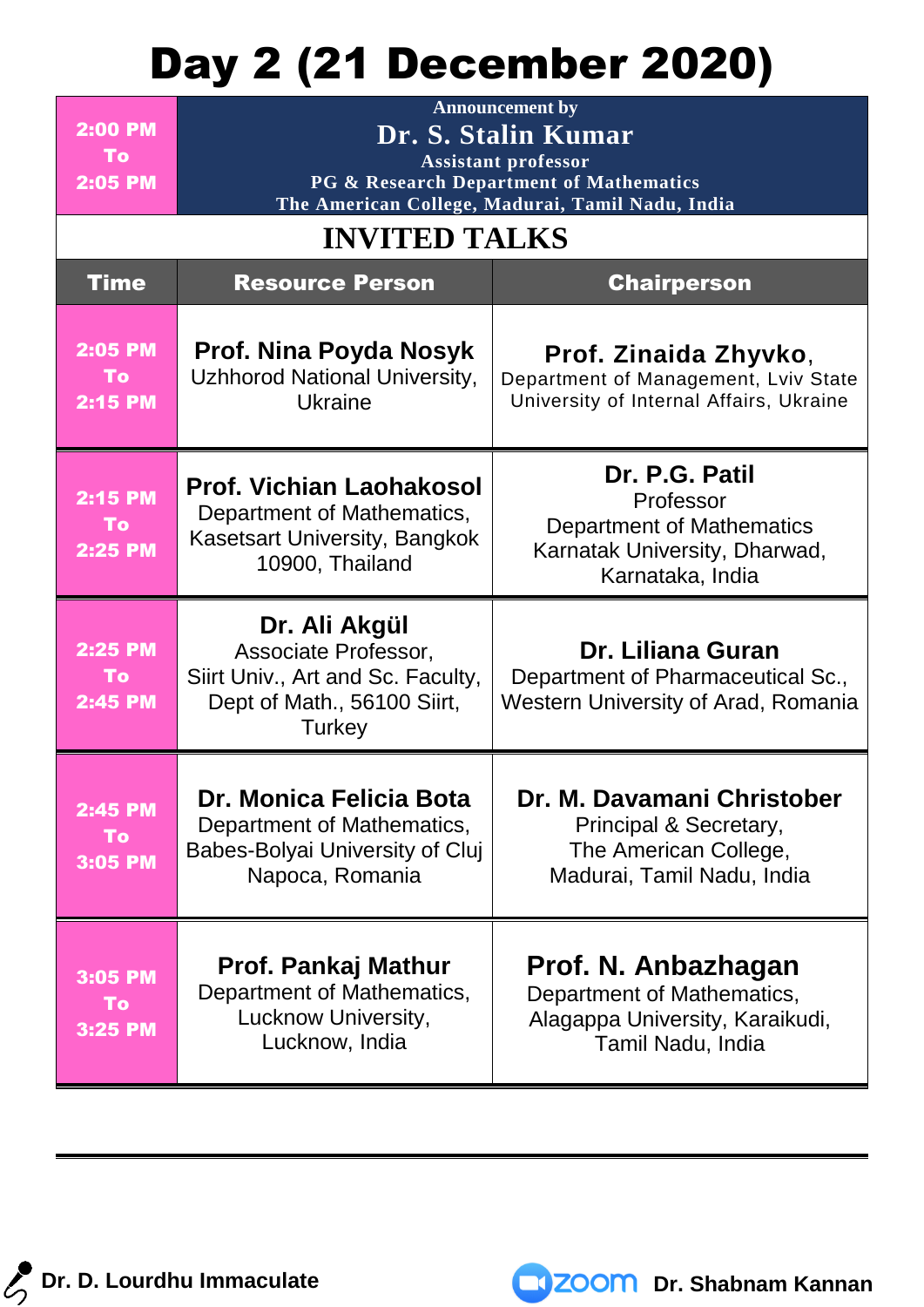## **PAPER PRESENTATION(Chairperson)\***

|                                        | <b>Session 1</b>                                                                                                                                                                                                              | <b>Session 2</b>                                                                                                                                                                                                      | <b>Session 3</b>                                                                                                                        |
|----------------------------------------|-------------------------------------------------------------------------------------------------------------------------------------------------------------------------------------------------------------------------------|-----------------------------------------------------------------------------------------------------------------------------------------------------------------------------------------------------------------------|-----------------------------------------------------------------------------------------------------------------------------------------|
| <b>3:30 PM</b><br>To<br><b>4:30 PM</b> | Dr. Meenakshi<br><b>Srivastava</b><br>Assistant Professor,<br>Amity Institute of<br>Information Technology,<br>Amity University,<br>Lucknow, India                                                                            | <b>Dr. Sunil Dutt</b><br><b>Purohit</b><br>Secretary, FAI Rajasthan<br>Chapter, Associate<br>Professor of<br>Mathematics, Dept. of<br>HEAS (Mathematics),<br>Rajasthan Technical<br>University, Kota-324010,<br>India | Dr. S. Amutha<br>Assistant Professor,<br>Ramanujan Centre for<br><b>Higher Mathematics,</b><br>Alagappa University,<br>Karaikudi, India |
|                                        | <b>Session 4</b>                                                                                                                                                                                                              | <b>Session 5</b>                                                                                                                                                                                                      | <b>Session 6</b>                                                                                                                        |
| <b>4:30 PM</b><br>To<br><b>5:30 PM</b> | Dr. Brajesh Kumar<br><b>Jha</b><br>Secretary, FAI Gujarat<br>Chapter, Assistant<br>Professor (Maths),<br>School of Technology,<br><b>Pandit Deendayal</b><br>Petroleum University,<br>Raisen Village,<br>Gandhinagar, Gujarat | Dr. Utpal Kumar<br><b>Saha</b><br>Assistant Professor,<br>Basic & Applied Science,<br><b>NIT Arunachal Pradesh</b>                                                                                                    | Dr. Mahadevan<br>Chandramouleeswaran<br>Sri Ramanas College of Arts<br>and Science for Women<br>Aruppukottai                            |

\*List of Paper presenters is available on conference website

### **End of the 2 nd day program Remark by**

#### **Dr. Meenakshi Srivastava**

Assistant Professor, Amity Institute of Information Technology, Amity University, Lucknow, India

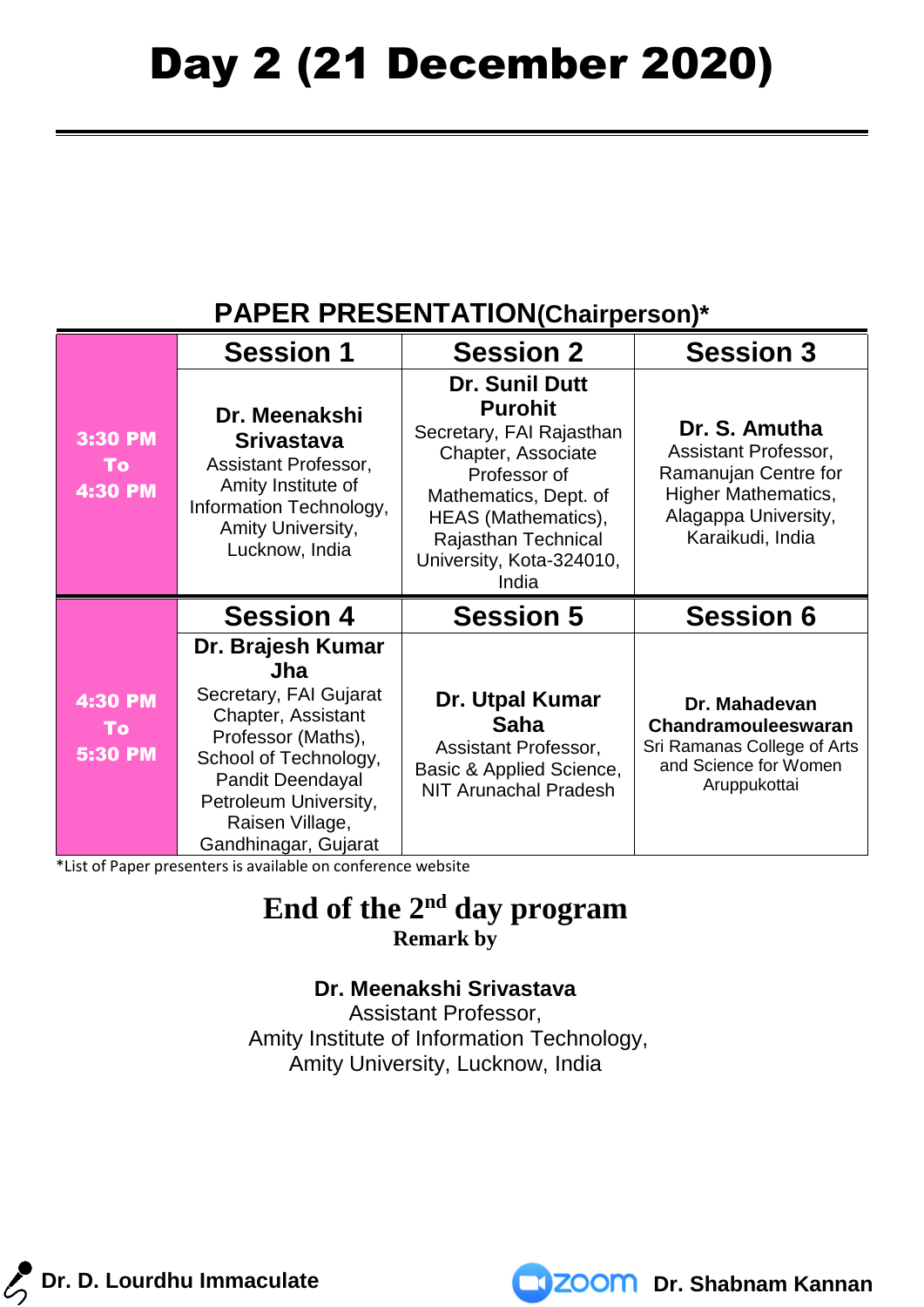## Day 3 (22 December 2020)

| <b>2:00 PM</b><br>To:                         | <b>Announcement by</b><br>Dr. S. Stalin Kumar                                                                                                                    |                    |  |
|-----------------------------------------------|------------------------------------------------------------------------------------------------------------------------------------------------------------------|--------------------|--|
| <b>2:05 PM</b>                                | Assistant professor, PG & Research Department of Mathematics,<br>The American College, Madurai.                                                                  |                    |  |
|                                               | <b>Interesting Facts about</b>                                                                                                                                   |                    |  |
| <b>2:05 PM</b><br><b>To</b><br><b>2:10 PM</b> | The Legend Srinivasa Ramanujan<br>Dr. Wilfred Samuel Raj<br>Assistant professor, PG & Research Department of Mathematics<br>The American College, Madurai, India |                    |  |
| <b>2:10 PM</b>                                | About the American College, Madurai video clip                                                                                                                   |                    |  |
| 'To<br><b>2:15 PM</b>                         |                                                                                                                                                                  |                    |  |
| <b>INVITED TALKS</b>                          |                                                                                                                                                                  |                    |  |
| Time                                          | <b>Resource Person</b>                                                                                                                                           | <b>Chairperson</b> |  |

| <b>2:15 PM</b><br>To<br>2:35 PM        | Prof. Chernenko Natalija<br><b>Bohdan Khmelnytsky National</b><br>University of Cherkasy,<br>Department of Anatomy,<br><b>Physiology and Physical</b><br>Rehabilitation | Prof. B.S. Bisht<br>President- FATER Academy of India,<br>Former Vice Chancellor- G.B.<br>Pant University, Pantnagar,<br>Uttrakhand, India |
|----------------------------------------|-------------------------------------------------------------------------------------------------------------------------------------------------------------------------|--------------------------------------------------------------------------------------------------------------------------------------------|
| 2:35 PM<br><b>To</b><br><b>2:55 PM</b> | <b>Prof. S.S. Thakur</b><br>Former Principal,<br>Jabalpur Engineering College,<br>Jabalpur, MP, India                                                                   | Dr. P.G. Patil<br>Professor<br><b>Department of Mathematics</b><br>Karnatak University, Dharwad,<br>Karnataka, India                       |
| 2:55 PM<br>To<br>3:15 PM               | Prof. C. C. Tan<br>School of Management,<br>Mai Fah Luang University,<br>Chiang Rai, Thailand                                                                           | It. Gen. (Retd)<br><b>Mr. Abhay Parnaik</b><br>Pune, Maharashtra, India                                                                    |
| <b>3:15 PM</b><br><b>To</b><br>3:35 PM | Dr. Cheng Boon Liat<br>Alex, Department of Marketing<br>Management, Sunway University<br><b>Business School, Jalan University,</b><br>Bandar Sunway, Malaysian          | Prof. C. C. Tan<br>School of Management,<br>Mai Fah Luang University,<br>Chiang Rai, Thailand                                              |

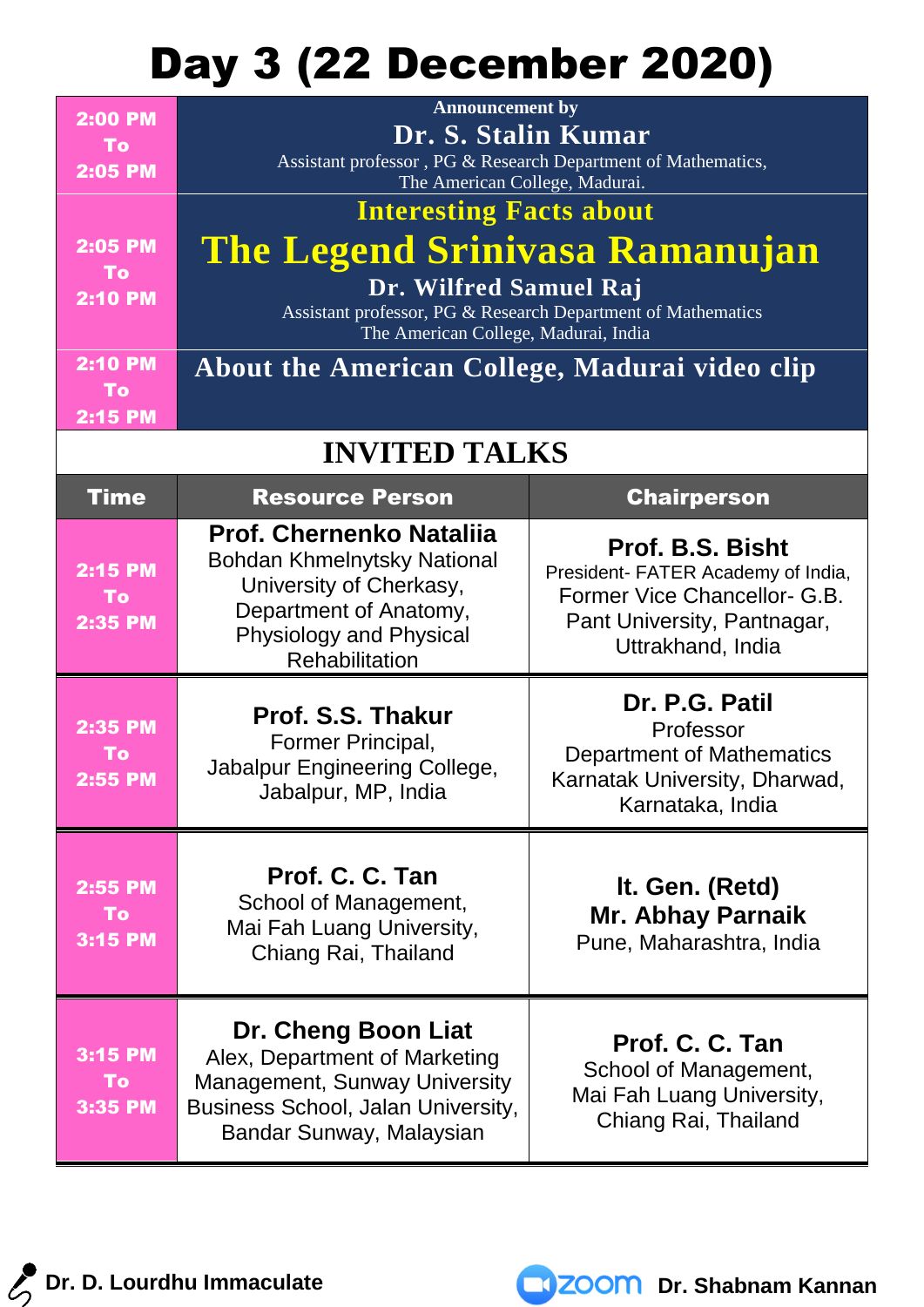## Day 3 (22 December 2020)

| 3:35 PM<br><b>To</b><br>3:55 PM               | Maj. Gen. (Retd.)<br>Dr. M.P. Singh<br><b>Vice President, FAI</b>                                                                                                                                                                                                                                                                                                                                                                                                                                                                                  | <b>Brig. Praveen Kumar</b><br><b>Srivastava</b><br>Member-FAI Executive council                                                                                                    |
|-----------------------------------------------|----------------------------------------------------------------------------------------------------------------------------------------------------------------------------------------------------------------------------------------------------------------------------------------------------------------------------------------------------------------------------------------------------------------------------------------------------------------------------------------------------------------------------------------------------|------------------------------------------------------------------------------------------------------------------------------------------------------------------------------------|
| <b>VALEDICTORY Function</b>                   |                                                                                                                                                                                                                                                                                                                                                                                                                                                                                                                                                    |                                                                                                                                                                                    |
| <b>4:00 PM</b><br><b>To</b><br><b>5:00 PM</b> | (4:00PM-4:05PM) Welcome Address by Dr. B. Johnson<br>(4:05PM-4:15PM)<br>Dr. Sunil Dutt Purohit<br>(4:15PM-4:20PM) Report of 22nd FAI ICMCIE 2020<br>by Dr. A. Amutha, Organising Secretary.<br>(4:20PM-4:22PM) About the forthcoming Conference<br>(General Secretary FAI)<br>(4:20PM-4:27PM) Guest of Honour (Retd. Gen. M.P. Singh)<br>$\bullet$<br>(4:27PM-4:32PM) Chief Guest address (Prof. C.C. Tan)<br>(4:32PM-4:37PM) Presidential Remark (Prof. B. S Bisht)<br>$\bullet$<br>(4:37PM-4:40PM) Vote of Thanks (Dr. D. Lourdhu<br>Immaculate) | <b>Review of the Program by organizing Secretaries</b><br>(2 minutes each)<br>Dr. Meenakshi Srivastava<br>Dr. Yannakorn Toprayoon<br>Dr. Utpal Kumar Saha<br>Dr. Brajesh Kumar Jha |

## **PAPER PRESENTATION (Chairperson)\***

|                                 | <b>Session 1</b>                                                                                                     | <b>Session 2</b>                                                                                                                            | <b>Session 3</b>                                                                                                                            |
|---------------------------------|----------------------------------------------------------------------------------------------------------------------|---------------------------------------------------------------------------------------------------------------------------------------------|---------------------------------------------------------------------------------------------------------------------------------------------|
| 4:45 PM<br>To<br><b>7:00 PM</b> | Dr. Britto<br>Head, Department of<br><b>Mathematics</b><br>Sacred Heart College,<br>Tirupattur, Tamil Nadu,<br>India | Dr. Suganda<br><b>Ramamurthi</b><br>Associate Professor,<br>Department of<br>Economics, Lady Doak<br>College, Madurai,<br>Tamil Nadu, India | Prof. Raj Raddy<br>Head, Department of<br>Mathematics and<br>Humanities',<br>Mahatma Gandhi Institute<br>of Technology,<br>Hyderabad, India |